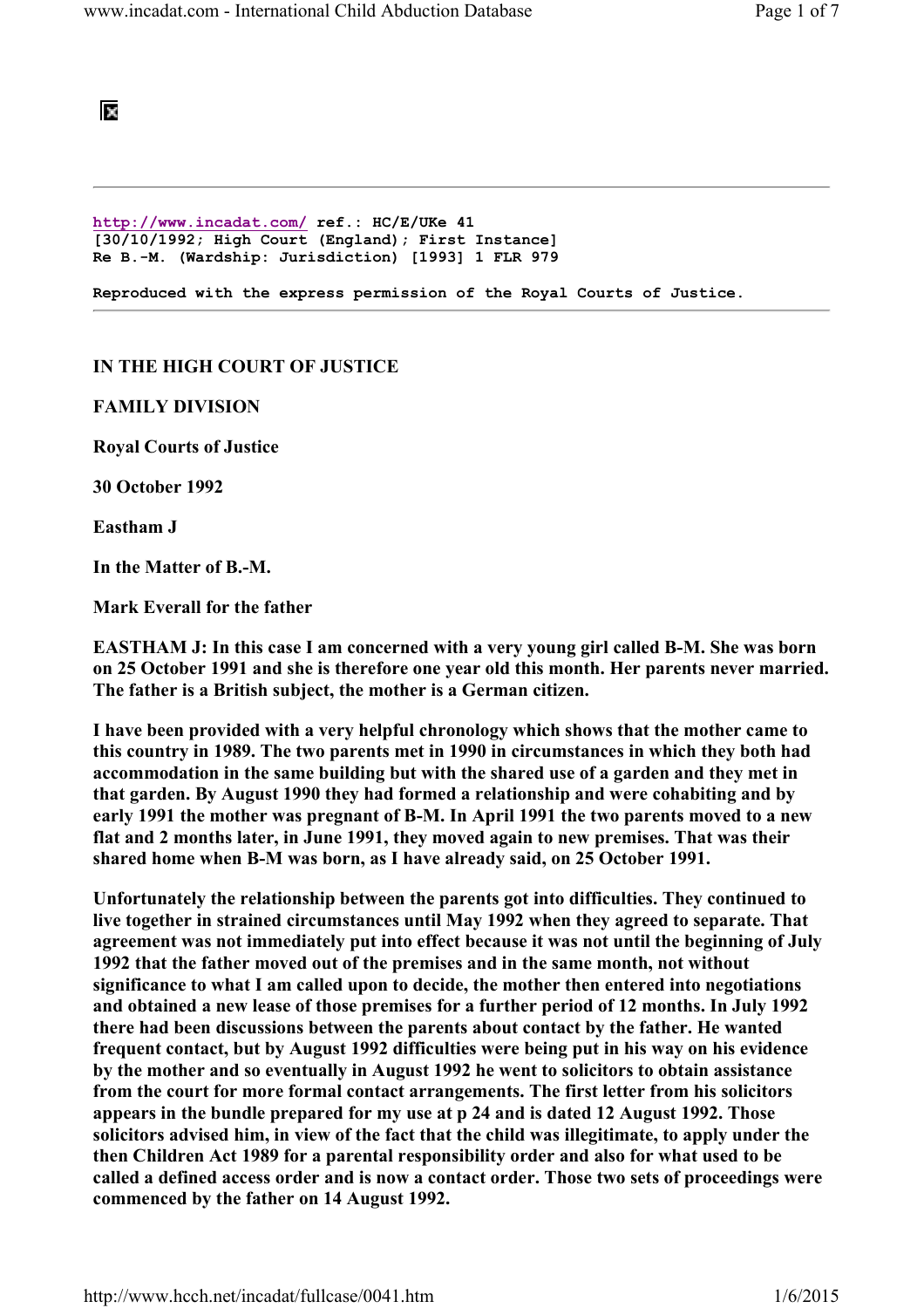As the father's solicitors pointed out to the mother, he did not wish to become involved in hostile proceedings and there was going to be a conciliation appointment which he hoped would be successful, but unfortunately the conciliation appointment was not successful and on 20 August 1992 the mother submitted answers to the two applications made by the father for parental responsibility and contact orders.

Then there was correspondence between the respective English solicitors acting for the parents and that correspondence related mainly to interim contact pending the decision of the family proceedings court. Agreement was reached in principle. The mother insisted that it should be under supervision and she was opposed to any form of staying contact, but she was agreeable to the father and the father's mother having the child for a short period once a month. The letters which appear at pp 30, 31, 32, 34, 36 and 38 related to that.

One interim access was agreed for the father and another period was tentatively agreed for the father together with his mother and that was agreed for a date early in September 1992, some time during the week. However, the mother's solicitors wrote to the father's solicitors making it plain that the mother had recently started a course in this country which occupied her during weekdays of Monday, Tuesday, Wednesday and Thursday and re-suggesting the date for the mother and father's access on the Friday.

Now we move to the position obtaining on 3 September 1992. It would appear that either on that date or possibly very early on 4 September 1992 -- and I think more probably on 3 September 1992 -- the mother took B-M out of this country to Germany where her parents live. The father was in touch with his solicitors. He was not completely certain as to what was happening but on the morning of 4 September 1992 he, the father, through counsel made an ex parte application to myself, as it so happened, in wardship and the order which I made appears in the bundle at p 15 (although in the index I appear to have changed the spelling of my name). That order provided that B-M should continue to remain a ward of this court during her minority. Because of the father's lack of certainty of knowledge, there was then an order to the tipstaff to seek and locate not only B-M but also the mother, but the order also provided that, if the minor, B-M, was located out of the jurisdiction of England and Wales, the mother should forthwith return B-M to this country.

The mother's solicitors in Germany have taken up the attitude that the father, in obtaining those orders from the English court and from myself, was guilty of failure to make full and frank disclosure and it is also contended that the English court had no right and must have known that it had no right to make the order which it did. That was 4 September 1992.

Reverting now to the chronology: at about 12.30pm, after I had made the order, the father telephoned the mother in Germany and his version of what took place over the telephone is recorded in his affidavit. He also brought in B-M's English godmother and on the following day that lady telephoned the mother and her version of what passed on the telephone is set out in a short affidavit which she swore, which appears at p 68 of the bundle put before me.

On 11 September 1992, because neither the German lawyers nor the English lawyers who had come on the scene in relation to the parental responsibility and contact order applications were prepared to accept service, the mother was served personally with the wardship documents and the affidavit of service appears at p 47 of the bundle of documents put before me.

On 23 September 1992 the father applied for assistance to the Lord Chancellor's Department and on 29 September 1992 he issued the current summons before me which asked for an order that I should declare that the retention of B-M is wrongful within the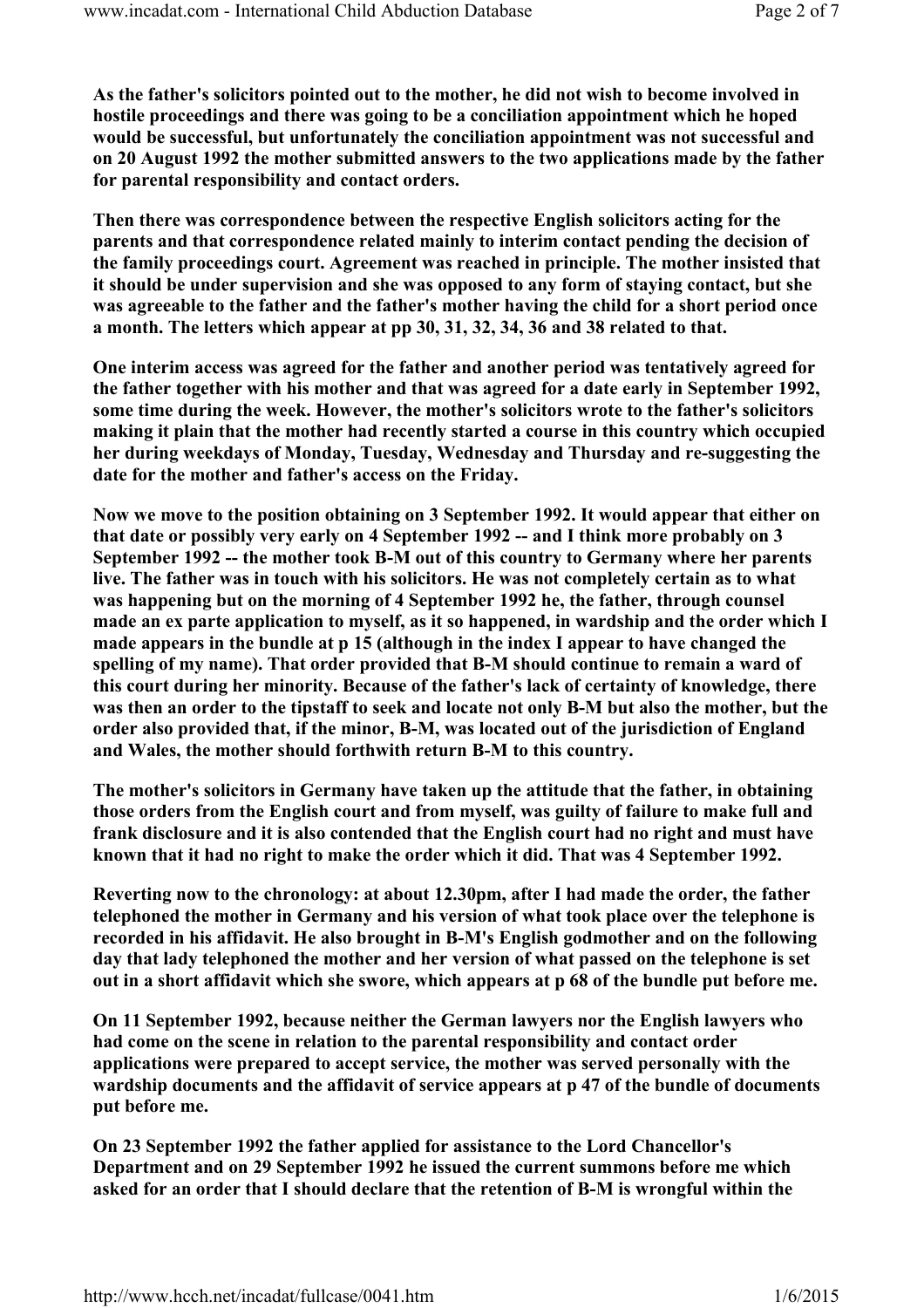meaning of Art 3 of the Hague Convention on the Civil Aspects of International Child Abduction 1980.

On 16 October 1992 the mother was served with that summons but she has not appeared before me and on 19 October 1992 a district judge made an order that that summons in wardship should be heard this week and a similar order was made by another district judge in relation to the applications for parental responsibility and contact.

On 21 October 1992, Mr Michael Nicholls, on behalf of the Official Solicitor, who is the administrative head of the Child Abduction Unit in this country, wrote a letter to the father's solicitors in which he - Mr Nicholls - on behalf of the Official Solicitor raised a number of points which at that stage were causing him some concern. The letter finishes by saying:

'You mention that you were in the process of seeking a declaration of wrongful removal. The Official Solicitor, as administrative head of the Child Abduction Unit, is prepared to instruct counsel to appear as amicus curiae on the hearing of the application. If a declaration is granted then, of course, your application will be transmitted to Germany without delay.'

Although it does not appear in the letter, I have been told by Mr Everall - and of course I accept what I am told -- that the Official Solicitor said that, whether or not he instructed counsel, he would like a copy of the letter to which I have just referred to be in the bundle to be put before me and that was duly done. Halfway through his submissions, Mr Everall allowed a suitable pause for me to say that I would like the Official Solicitor to attend as amicus, but in all the circumstances for the reasons which I shall be giving subsequently, I did not think it necessary to trouble the Official Solicitor to instruct counsel as amicus in this case.

So far as English law is concerned, the father had not succeeded as at the date of the removal of B-M to Germany in obtaining a parental responsibility order. B-M was an illegitimate child and, subject to any order that the court might make - which it had not done - the mother, unless and until custody was taken out of her hands by an order of the court, was the effective custodian of the child.

It is common ground that B-M is a German citizen and therefore an alien so far as this country is concerned and the first point to consider is whether the court had any jurisdiction at all to make the order which I made on 4 September 1992. I was helpfully referred to Lowe and White, Wards of Court (2nd edn), pp 19-24 and in particular I was referred to the passages dealing with alien children. At p 19, the authors submit that:

'Inherent jurisdiction to ward a child is based on the minor's allegiance. Any minor who can be said to owe allegiance to the sovereign enjoys the corresponding right to protection from the Crown and may be made a ward of court.'

Then they quoted a passage from the judgement of Pearson LJ in Re P (GE) (An Infant) [1965] Ch 568 at p 587, in which he said:

'It is clear from the authorities that the English court has, by delegation from the sovereign, jurisdiction to make a wardship order whenever the sovereign as parens patriae has a quasiparental relationship towards the infant. The infant owes a duty of allegiance and has a corresponding right to protection and therefore may be made a ward of court.'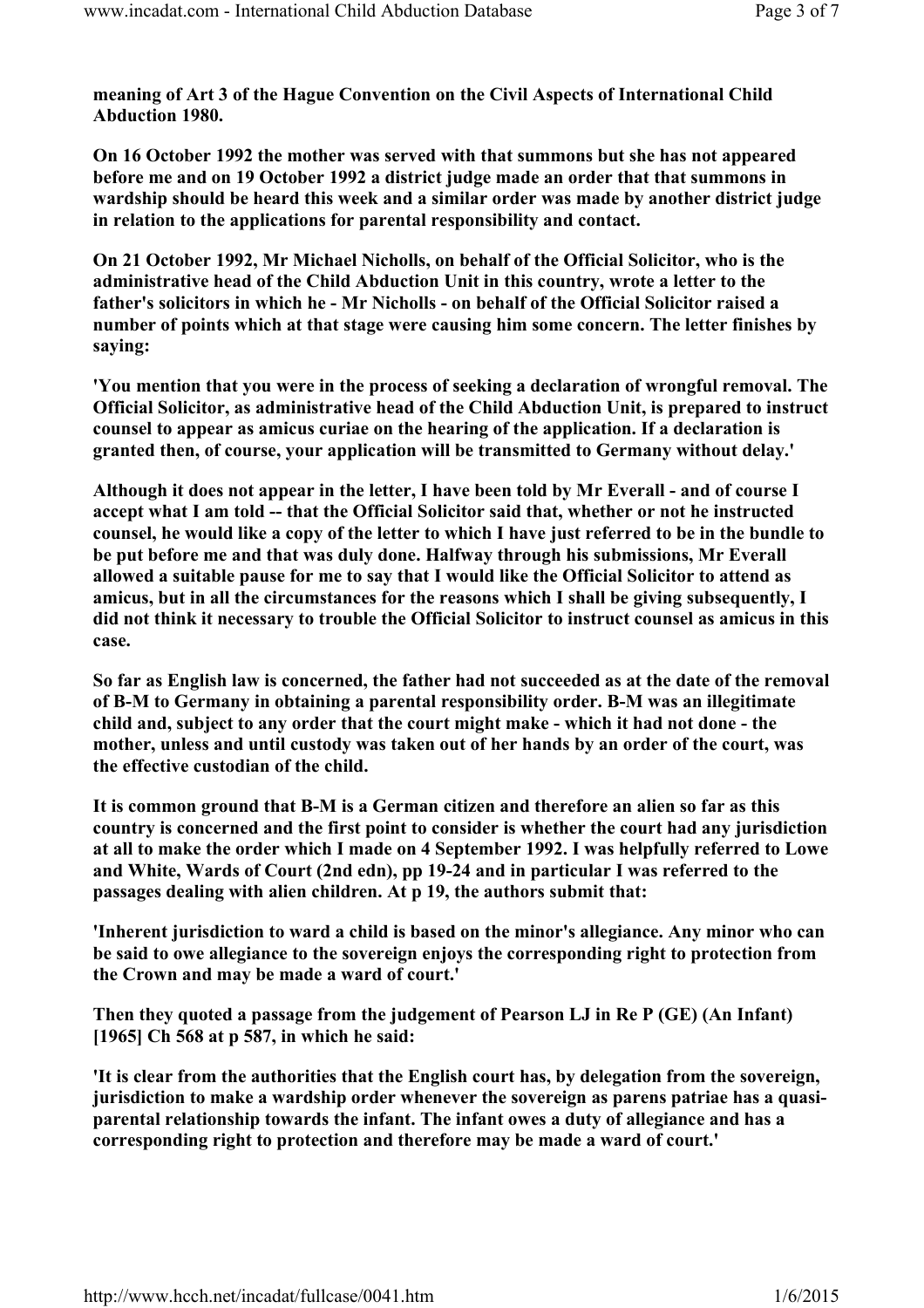It is on that basis that the courts for a long time have held that any minor who is a British subject can be warded, whether he is born in or out of allegiance and irrespective of where he is domiciled, resident or physically located at the date of the application.

So far as alien minors are concerned, the Official Solicitor accepts that there is jurisdiction in the English wardship court to make a child a ward of court in respect of any alien minor who is physically present in England and Wales, ie the jurisdiction of the High Court of England. That is duly stated at p 21 of Lowe and White, Wards of Court, in this sentence:

'Alien minors who are physically present in England and Wales can be warded here irrespective of their nationality, domicile or citizenship. This is because aliens owe temporary allegiance while present in the jurisdiction.'

However, the learned authors of Wards of Court say and submit that there is another ground upon which the court has jurisdiction in respect of alien children and that appears at p 22 of the volume under the heading of 'Ordinary residence', in which it says:

'In Re P (GE)' [and that is a case to which I shall subsequently have to refer] 'it was held that the court had jurisdiction in respect of a Stateless alien minor, who though not physically present could be said to be "ordinarily resident" in England and Wales. The test of ordinary residence was justified on the basis of justice and convenience in that it would be, in the words of Pearson LJ, "unjust if the wrong parent or parents were prevented from obtaining relief in the English court by the accident of the child being on holiday at a particular date or by the wrongful act of kidnapping".

To be ordinarily resident the court held that a child must be said to have had his home or base in the jurisdiction at the date of the application.'

Finally at p 24 the authors say:

'Despite its widespread acceptance there is in our view some doubt about the precise application of Re P (GE). The parties in question were Stateless and it could be argued that the strict ratio of the case was that jurisdiction based on ordinary residence only applies if the minor is Stateless. It is submitted that the decision is wider than that and extends to any alien minor who can be said to be ordinarily resident in England. Admittedly the court referred to the fact that both father and son held travel documents entitling them to return to England, issued pursuant to the Final Act and Convention relating to the Status of Stateless Persons 1954, but this plus the fact that the parties had only obtained a temporary tourist visa to visit Israel pointed to their being resident in England so that the decision would appear not to be confined to Stateless minors.' I have come to the clear conclusion that the learned authors of that volume were correct in the second proposition that I have just read and I have come to the conclusion that the English wardship court does have jurisdiction over an alien child provided England or England and Wales is the habitual residence of the child.

In this case, the mother has taken no part at all and the order which I made was made, as I have already found, probably the day after the mother had taken B-M out of the jurisdiction to Germany. If as at the date I made the order it could be established that the mother and, through her, the child had ceased habitually to reside in this country, then I would have had no power or jurisdiction to make the order which I did. On the other hand, if on the totality of the evidence it appears to me - and I have considerably more evidence today than I did when I originally made the order - that the place of habitual residence of this child and indeed of the mother on 4 September 1992, which is when I made the order, was England or England and Wales, then I had jurisdiction to make the order.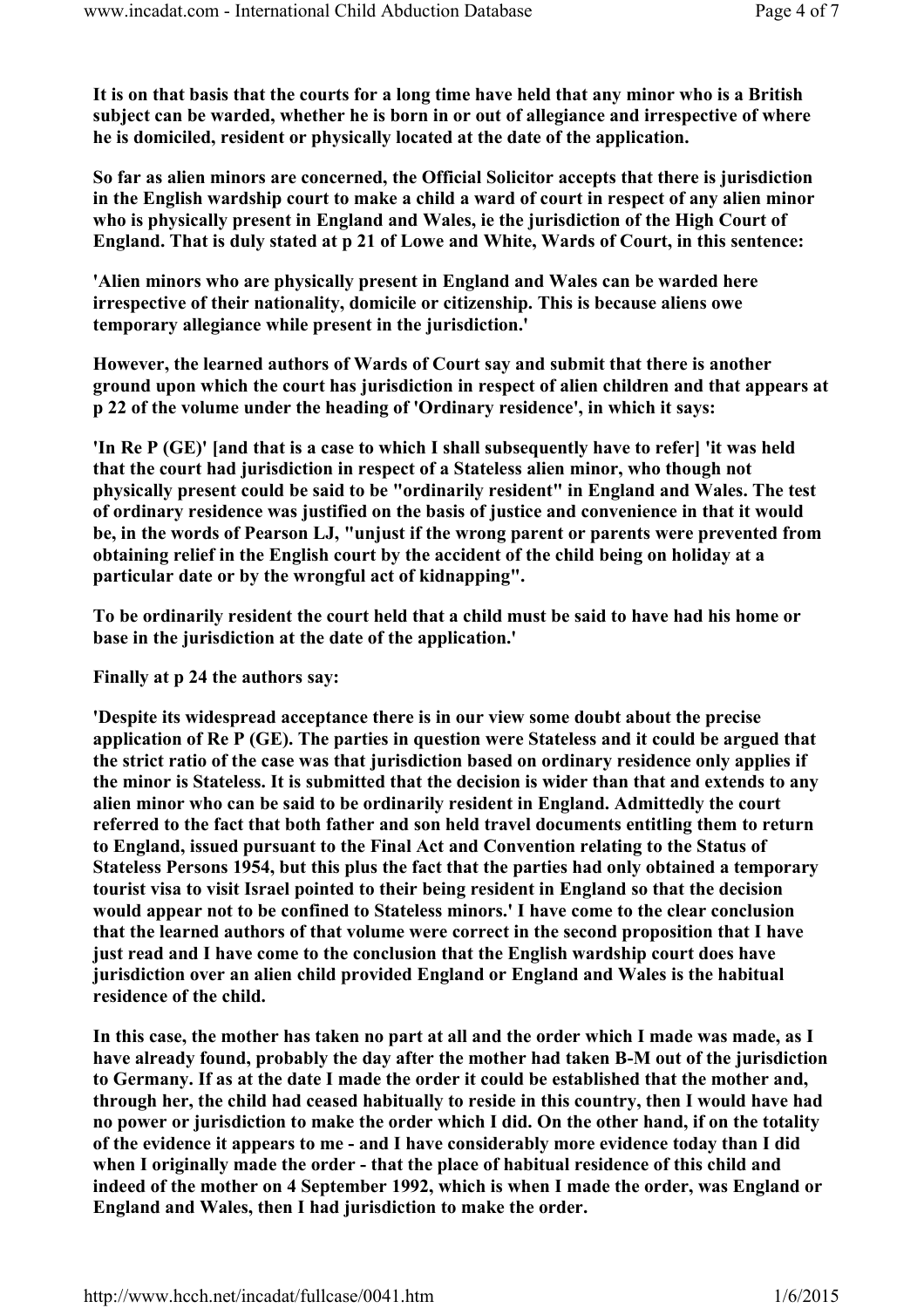One then has to look at the evidence and it is quite plain from the authorities, in particular from judgments given by Parker LJ and subsequently by Balcombe LJ, that it is upon the father in the first place in this case because he is making the application to satisfy the court that the mother and his child, B-M, were habitually resident in this country. If he establishes that fact, then it is incumbent upon the mother - and the burden is on her - to establish to the satisfaction of the court that as at the date that the court purported to exercise its wardship jurisdiction she had by that date changed her habitual residence and thereby changed B-M's habitual residence from England to Germany.

So far as the burden is on the father: he and the mother met in this country. They started an association and the mother certainly was indicating pretty firmly that England was her choice of residence and it was clearly her place of habitual residence. They shared a flat and when unfortunately they separated the mother then took a lease for a further year on the same flat. Although, of course, the mother is bilingual and wanted the child to be bilingual, nevertheless according to the father she generally spoke to B-M in English. After the birth of the child, she took several steps such as enrolling on the course which I have already mentioned which established on the balance of probabilities that her place of habitual residence was this country.

The father in his evidence and in his second affidavit refers to the fact that in moments of stress, which is purely understandable, this mother on at least two occasions had gone back to her parents in Germany for a short while and then returned to this country. He also refers to an occasion when she visited her parents in, I think, July 1992. She came back from all those visits to Germany. She left, as I have said, probably on 3 September 1992 without any indication of what she was about and, as I have said, the father had a telephone conversation with her just after midday on the following day and the godmother spoke to her on 5 September 1992. They have given me accounts of those conversations which in my judgment are acceptable. They do not seek to put in her mouth over-damaging admissions and the substance of what they say was that this was a woman who was clearly undecided as to what she should do and obviously she had been upset and worried needlessly, in my opinion, by the father having issued his proceedings for parental responsibility and contact.

The mother has not attended here but I have had to look at all the evidence available to me to see whether I can be satisfied on the balance of probability that she had irrevocably made up her mind as at the morning of 4 September 1992 to abandon her habitual residence here and to adopt a new habitual residence for herself and the child in Germany and, having looked at all the available evidence, not only am I not satisfied that a case has been made out that she had abandoned her place of habitual residence but I am satisfied on the balance of probabilities, even though the burden is not on the father, that as at the date that I made the order in wardship she had not changed her habitual residence from this country to Germany, notwithstanding the fact that she and the child were physically in Germany with effect from 3 September 1992.

In these circumstances, I have come to the conclusion that I did have jurisdiction to make the order. It was a perfectly effective order and one of the results flowing from the making of the order is that the custody of this child became vested in this court and the mother thereafter had no right to change the child's place of habitual residence. Those were matters for the court.

On 11 September 1992 the order was personally served. It may well be that the removal on 3 September 1992 by the mother was not an unlawful removal. There was no court order in existence and she was the mother of an illegitimate child. But come 11 September 1992, the court had on 4 September 1992 made B-M a ward of this court and on service of that order,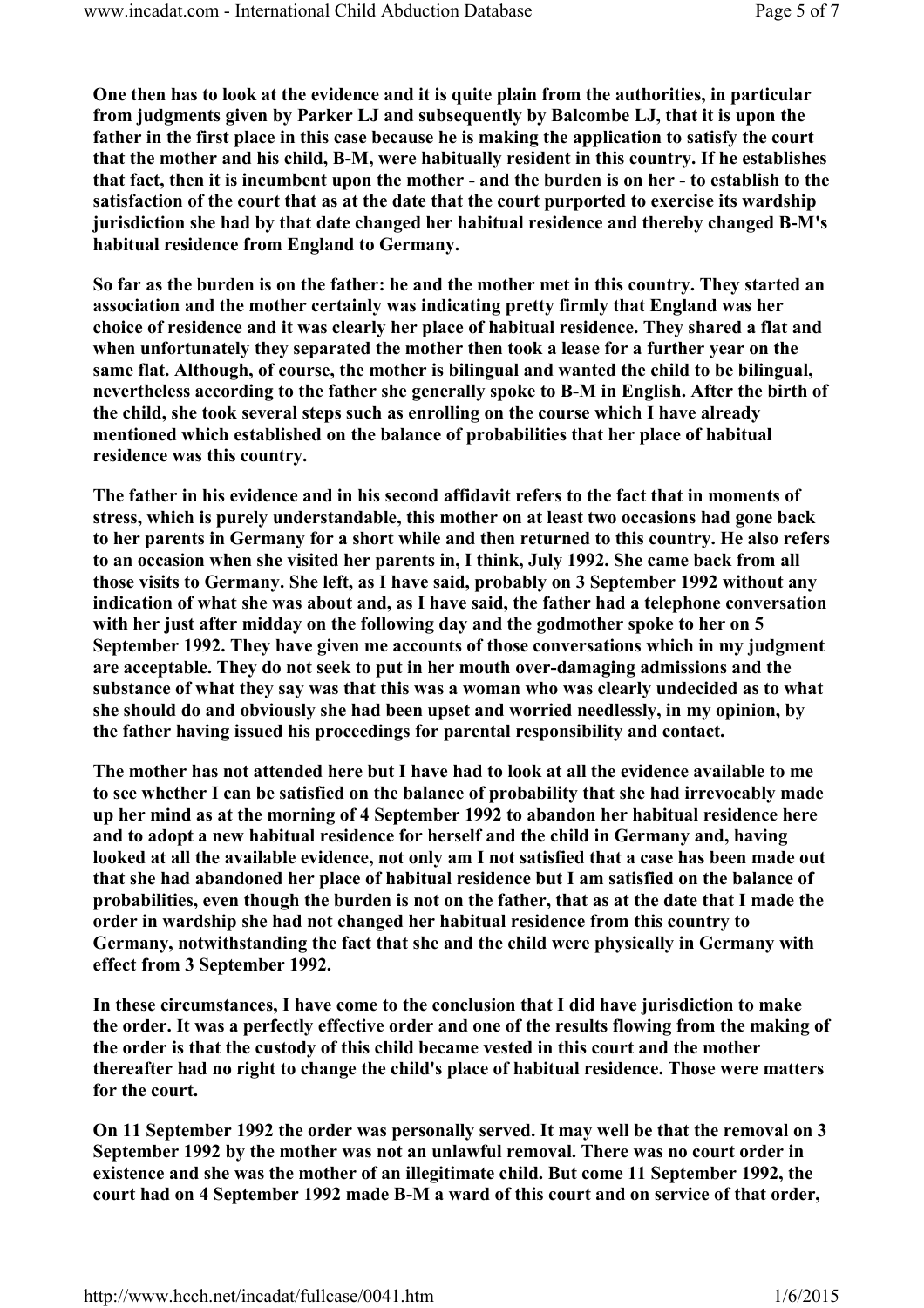by keeping the child out of the jurisdiction and failing to return her in accordance with the order of this court, in my judgment, the mother was guilty of wrongfully retaining B-M out of the jurisdiction.

The next point that arises is whether a declaration ought to be granted, bearing in mind that the father has no rights of custody and indeed, unless and until the English courts give him a parental responsibility order and a contact order, he has no rights of access or contact. But on the authorities that does not matter. The father can point to the fact that the court itself has no custody and can rely on that in support of an application that he makes for the return of the child under the Hague Convention. If there were any doubt at all about that, one only has to look at two cases cited by Mr Everall in relation to applications being made by persons who themselves did not have any right of custody but other persons did to see that the person who did not have any right of custody was entitled in the view of the court to make the application on the basis of a third party's right of custody, the most extreme example being the case cited towards the end of this argument by Mr Everall, a decision of Ewbank J in which he allowed the father to make an application based upon breach by the mother of her custodial rights - the case of Re H (A Minor) (Abduction) [1990] 2 FLR 439.

Mr Everall, in the course of his submissions, because of the request by the Official Solicitor that his letter of 21 October 1992 should be placed before me, went through the letter pointing out where, in his submission, the Official Solicitor's views were not well-founded. He started at p 2, where the Official Solicitor said that the wardship proceedings may not be effective because, if B-M is a German national, she was not in the jurisdiction at the time that the order was made. At the time of writing this letter, the Official Solicitor did not know precisely whether B-M was German and, if so, when she had been removed. I have already stated that B-M is a German national and I have already said that she was not physically within the jurisdiction at the time when I made my order but, for the reasons I have already given, I am satisfied that she was ordinarily resident within the jurisdiction as at the time I made my order and therefore I had jurisdiction to make the order which I did.

He then goes on to say that Art 3(a) of the Hague Convention restricts the definition of wrongful removal to rights of custody which existed immediately before the removal and, of course, as a plain statement of fact that is correct. But this father is not saying that the removal was unlawful. What he is submitting is that, as the mother as at the date of my order had not changed her place of habitual residence, then it was a case of a wrongful retention as opposed to a wrongful removal and therefore the observations made by the Official Solicitor are not applicable to wrongful retention; and I have already found that as at 11 September 1992 the mother did wrongfully retain the child out of the jurisdiction when she was served with the wardship order.

So far as the paragraph headed 'The European Convention' is concerned, I need not deal with that for the simple reason that the father does not rely upon that Convention at all - he relies on the Hague Convention.

The Official Solicitor, under the heading 'The Hague Convention', then unfortunately considers once again removal as opposed to retention. He says, perfectly correctly, that if the High Court had acquired rights of custody and if B-M was in the jurisdiction when the order was made and then removed, that would constitute a breach of the court's rights of custody. But for the reason I have endeavoured to make plain, as at the date of the court's order in wardship, B-M was still habitually resident in this country, the court had jurisdiction and, having custody of the child, when it made the order that the child was to be brought back within the jurisdiction, as from the date of the service of that order, the mother wrongfully retained the child out of the jurisdiction.